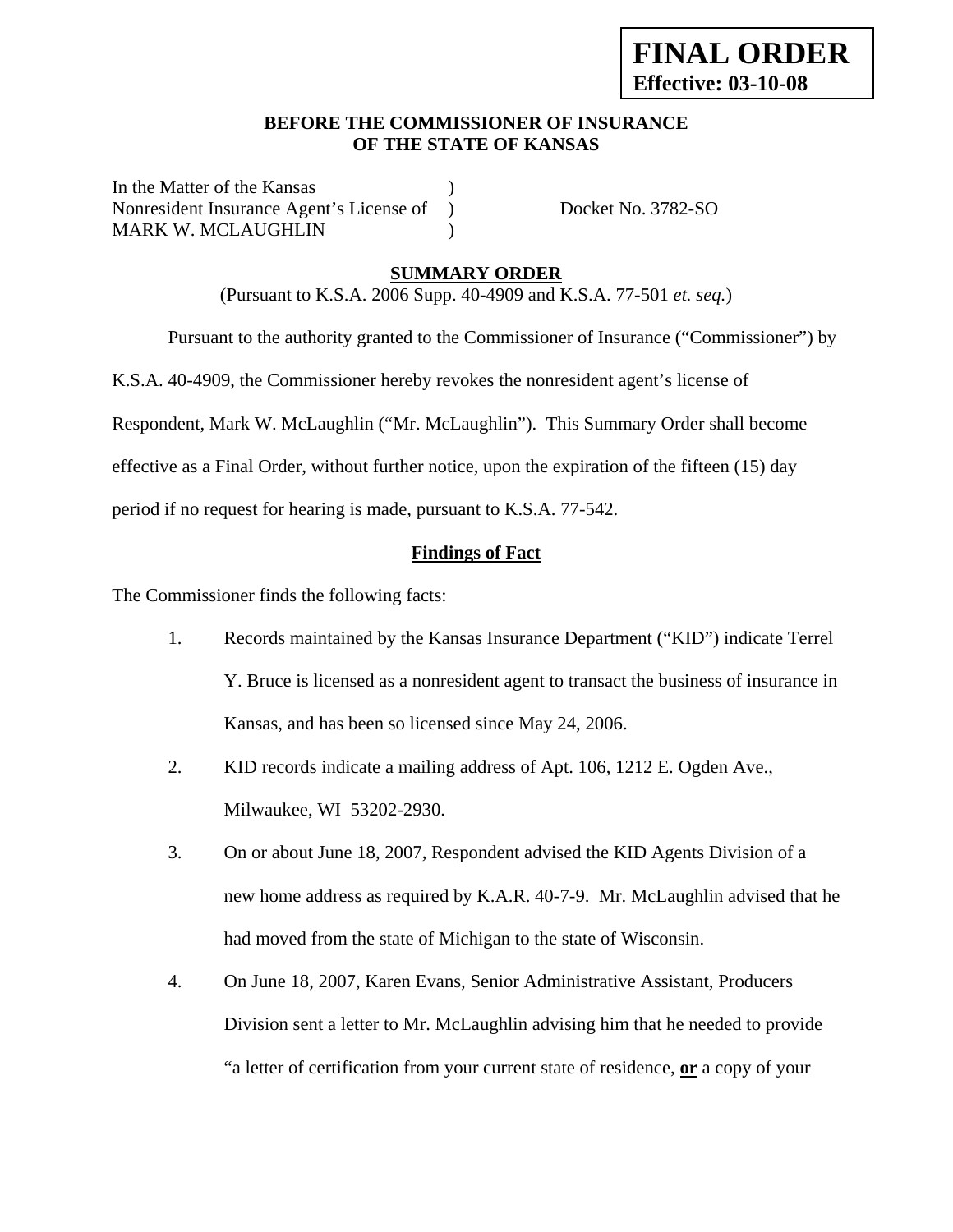new Wisconsin resident license." This same letter was again sent to the Respondent's newly reported address in Wisconsin on July 18, 2007; August 17, 2007; September 18, 2007 and November 19, 2007.

- 5. To this date, Respondent has not submitted either a certificate from his current state or a copy of his Wisconsin license.
- 6. On January 8, 2008, a letter was sent to Respondent from KID asking that he respond to allegations that he had violated K.S.A.  $40-4906(c)(1)$ . Respondent was advised that he needed to respond within 15 business days.
- 7. To date, Respondent has failed to respond to the letter dated January 8, 2008.

# **Applicable Law**

- 8. K.S.A. 2006 Supp. 40-4909 states, in pertinent part:
	- (a) The commissioner may deny, suspend, revoke, or refuse renewal of any license issued under this act if the commissioner finds that the applicant or license holder has:
		- (2) Violated
			- (A) any provision of chapter 40 of the Kansas Statutes Annotated, and amendments thereto, or any rule or regulation promulgated thereunder;
	- (b) In addition, the commissioner may suspend, revoke or refuse renewal of any license issued under this act if the commissioner finds that the interests of the insurer or the insurable interests of the public are not properly served under such license.
- 9. K.S.A. 2006 Supp. 40-4906 states, in pertinent part:
	- $(c)(1)$  Any nonresident who is licensed in this state and who moves from one state to another state or a resident agent who moves from this state to another state shall file with the commissioner within 30 days a change of address and provide certification from the new resident state.

# **Conclusions of Law**

2

In the Matter of the Kansas Nonresident Insurance Agent's License of Mark W. McLaughlin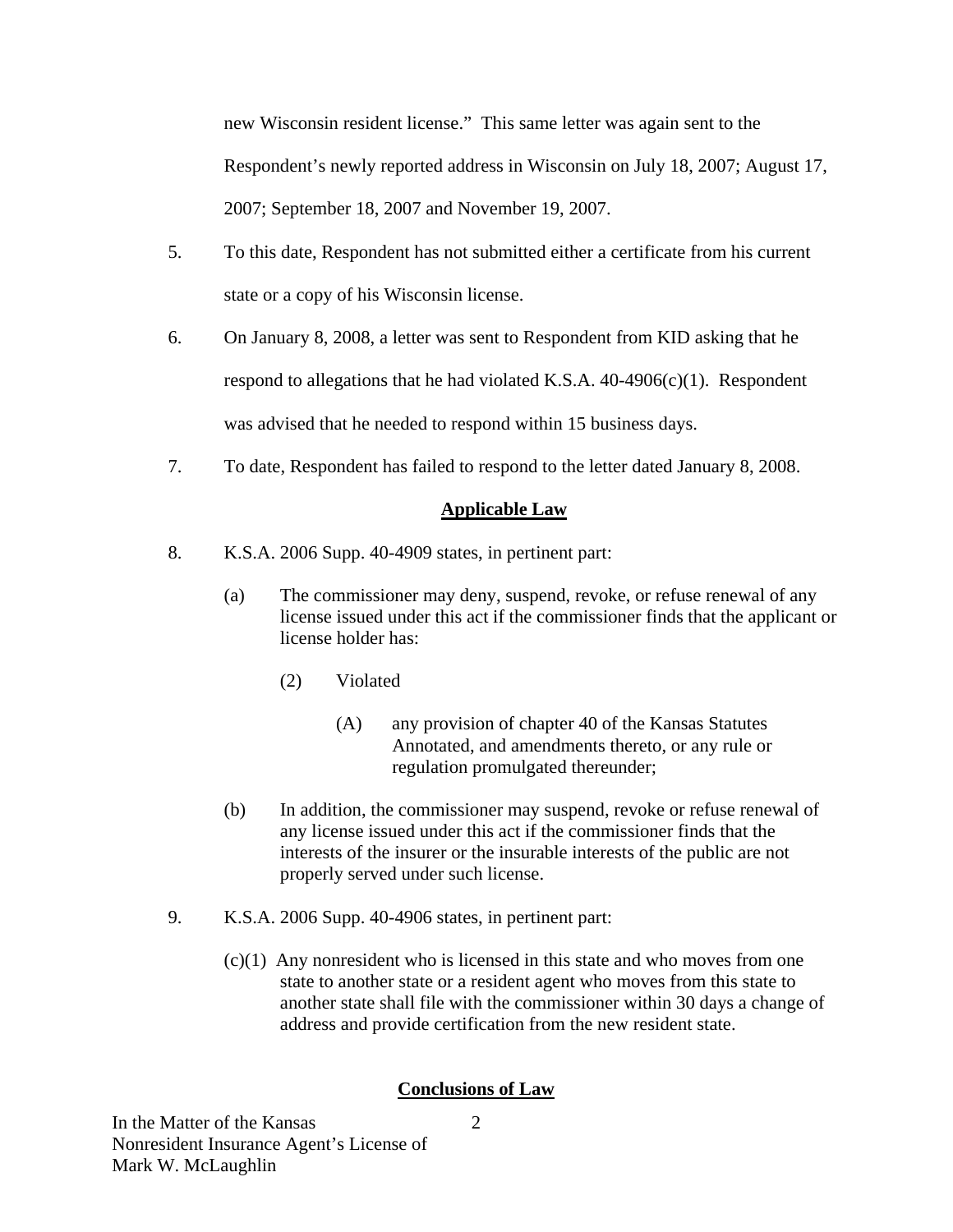- 10. The Commissioner has jurisdiction over Mr. McLaughlin as well as the subject matter of this proceeding, and such proceeding is held in the public interest.
- 11. The Commissioner finds that Mr. McLaughlin has failed to provide either a certification from his current state of residence or a copy of a new Wisconsin resident license a violation of K.S.A. 40-4906(c)(1).
- 12. The Commissioner finds, pursuant to K.S.A. 40-4909(b), that the insurable interests of the public are not properly served under Mr. McLaughlin's license.
- 13. Accordingly, the Commissioner concludes sufficient grounds exist for the revocation of the insurance agent's license of Mark W. McLaughlin pursuant to K.S.A. 40-4909(a) and (b).

### **IT IS THEREFORE ORDERED BY THE COMMISSIONER OF INSURANCE THAT:**

1. The Kansas Nonresident Insurance Agent's License of MARK W.

MCLAUGHLIN is hereby **REVOKED** effective the effective date of this Order.

# 2. **IT IS FURTHER ORDERED** that MARK W. MCLAUGHLIN shall **CEASE**

and **DESIST** from the sale, solicitation or negotiation of insurance and/or receiving compensation deriving from the sale, solicitation or negotiation of insurance conducted after the effective date of this Order.

#### **NOTICE AND OPPORTUNITY FOR HEARING**

Mark W. McLaughlin, within fifteen (15) days of service of this Summary Order, may file with the Kansas Insurance Department a written request for hearing on this Summary Order, as provided by K.S.A. 77-542. In the event a hearing is requested, such request should be directed to:

#### John W. Campbell, General Counsel

3

In the Matter of the Kansas Nonresident Insurance Agent's License of Mark W. McLaughlin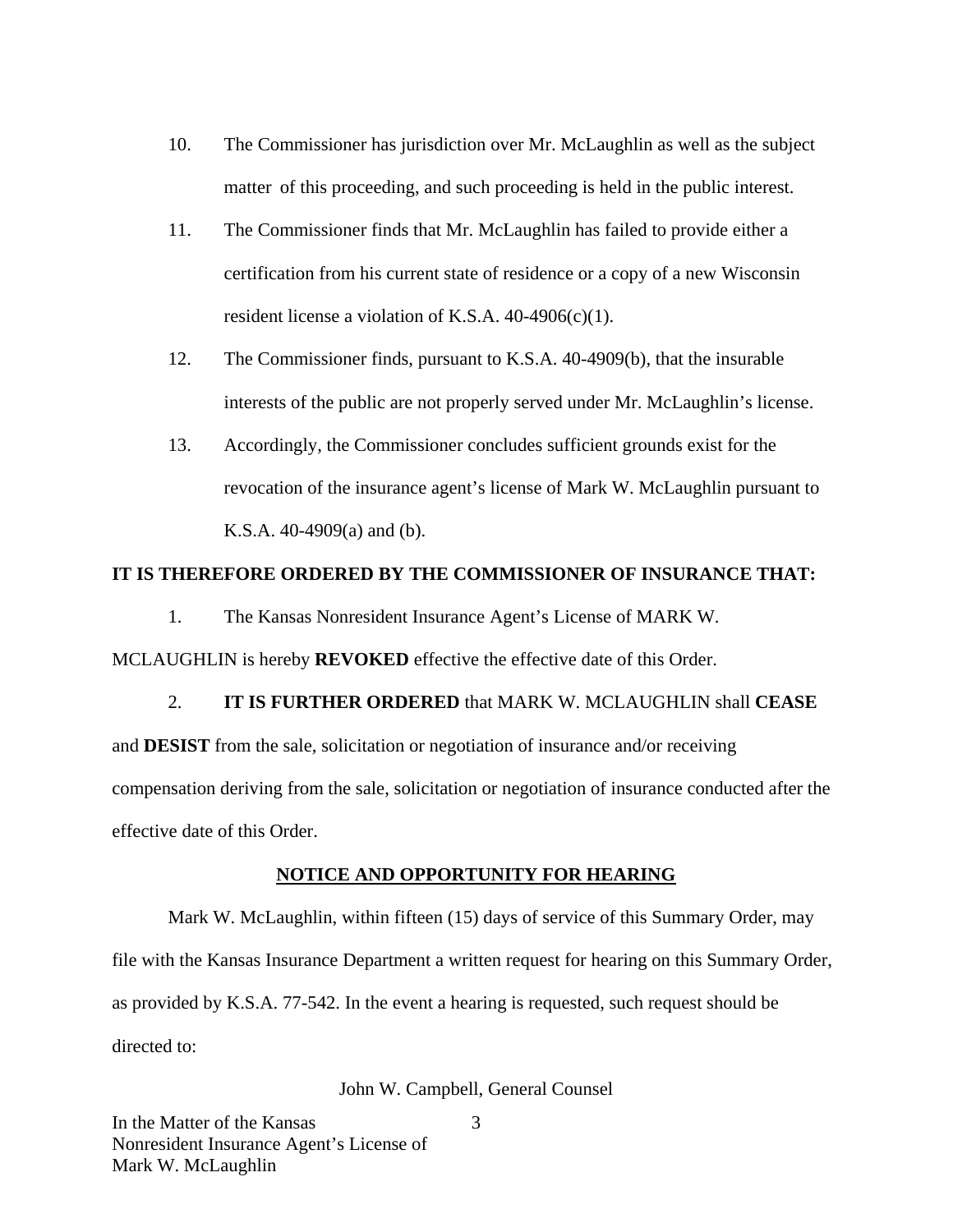Kansas Insurance Department 420 S.W.  $9<sup>th</sup>$  Street Topeka, Kansas 66612

Any costs incurred as a result of conducting any administrative hearing shall be assessed

against the agent/agency who is the subject of the hearing as provided by K.S.A. 40-4909(f).

Costs shall include witness fees, mileage allowances, any costs associated with reproduction of

documents which become part of the hearing record, and the expense of making a record of the

hearing.

If a hearing is not requested, this Summary Order shall become effective as a Final Order,

without further notice, upon the expiration of the fifteen (15) day period for requesting a hearing.

The Final Order will constitute final agency action in the matter.

In the event the Petitioner files a petition for judicial review, the agency officer

designated pursuant to K.S.A. 77-613(e) to receive service of a petition for judicial review on

behalf of the Kansas Insurance Department is:

John W. Campbell, General Counsel Kansas Insurance Department 420 S.W.  $9^{th}$  St. Topeka, Kansas 66612

# **IT IS SO ORDERED THIS \_13th\_ DAY OF FEBRUARY, 2008, IN THE CITY OF TOPEKA, COUNTY OF SHAWNEE, STATE OF KANSAS.**



 $\angle$ s/ Sandy Praeger $\angle$  Sandy Praeger EXTERING COMMISSIONER OF Insurance

 $\angle$ s/ John W. Campbell John W. Campbell General Counsel

In the Matter of the Kansas Nonresident Insurance Agent's License of Mark W. McLaughlin

4